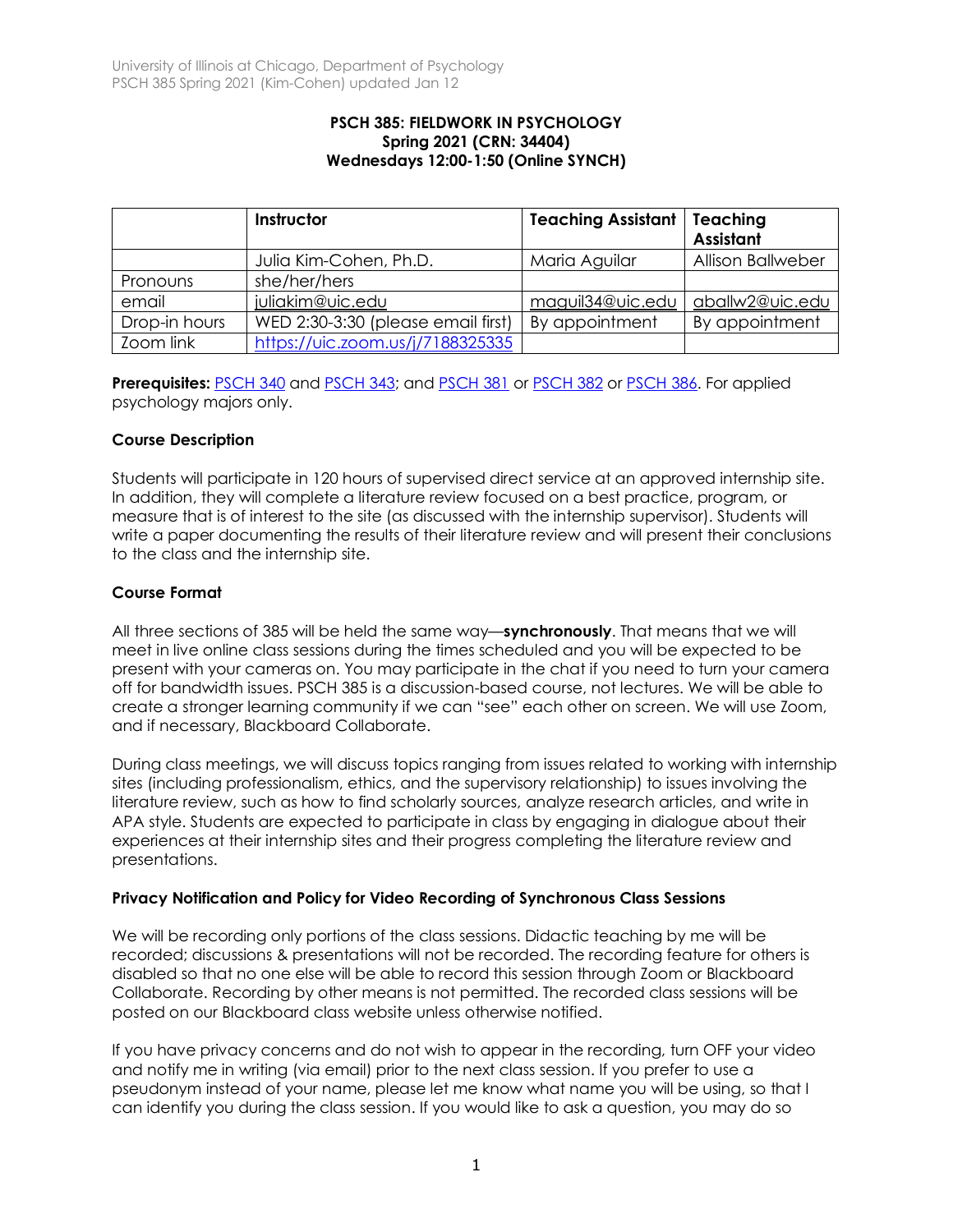privately through the chat feature by addressing your question to me or your TA only (and not to "everyone"), or you may contact me by another private method, which we will agree upon in advance of class. If you have questions or concerns about this video recording policy, please contact me before the end of the first week of class.

# **Course Objectives: Overview**

Course objectives are general because they cover students across a range of applied sites (e.g., mental health, community, business). This includes: (1) service hours and supervised contact appropriate for bachelor's-level paraprofessionals at each site, and (2) a literature review as well as in-class and on-site presentation chosen in consultation with your supervisor and instructor.

# **Course Objectives: Site Hours + Second Day**

You must complete a minimum of 8 hours per week (8 X 15 weeks = 120 total hours) in direct service to your site. One full 8-hour day or two 4-hour days is typically best. At least one of your service hours will be under supervision to obtain training in the applied area of your service site.

You must also complete a second day every week researching and writing your literature review.

This additional time may be on-site or negotiated with your supervisor as off-site work. Successful students typically spend all or at least half of the second day on-site working on their project; this keeps students accountable and structured by allocating specific time for the project.

You must be conscientious and responsible in fulfilling your commitment to your site. Failure is automatic for students who are not responsible or conscientious in their fieldwork. On the other hand, your agency also has a responsibility to provide you with a reasonable setting for field experience. **If you have trouble with your agency (e.g., nothing to do, too much paperwork, insufficient supervisor contact), let me know immediately**! **Do not wait until the end of the semester to complain, we can help you make immediate changes to rectify the situation.**

# **Course Objectives: Literature Review + Presentation**

In addition to site hours, you will complete a Literature Review designed with the help of your course instructor and TA. The ultimate goal is for this experience to be mutually beneficial, providing you with valuable field experience while providing a work product that benefits your site. You will give a formal presentation both at UIC and your fieldwork site. Presentations will reflect the work they performed on-site and the results of the Literature Review. This course is six credit hours to recognize your efforts at the site, in the classroom, and conducting your capstone project.

As previously mentioned, each of you will be assigned a TA to support your Literature Review. Once assigned, it is important to stay with your TA unless scheduling conflicts prohibit the two of you from working together. If this is the case, or other issues are undermining an effective working relationship between you and TA, please speak with your professor immediately.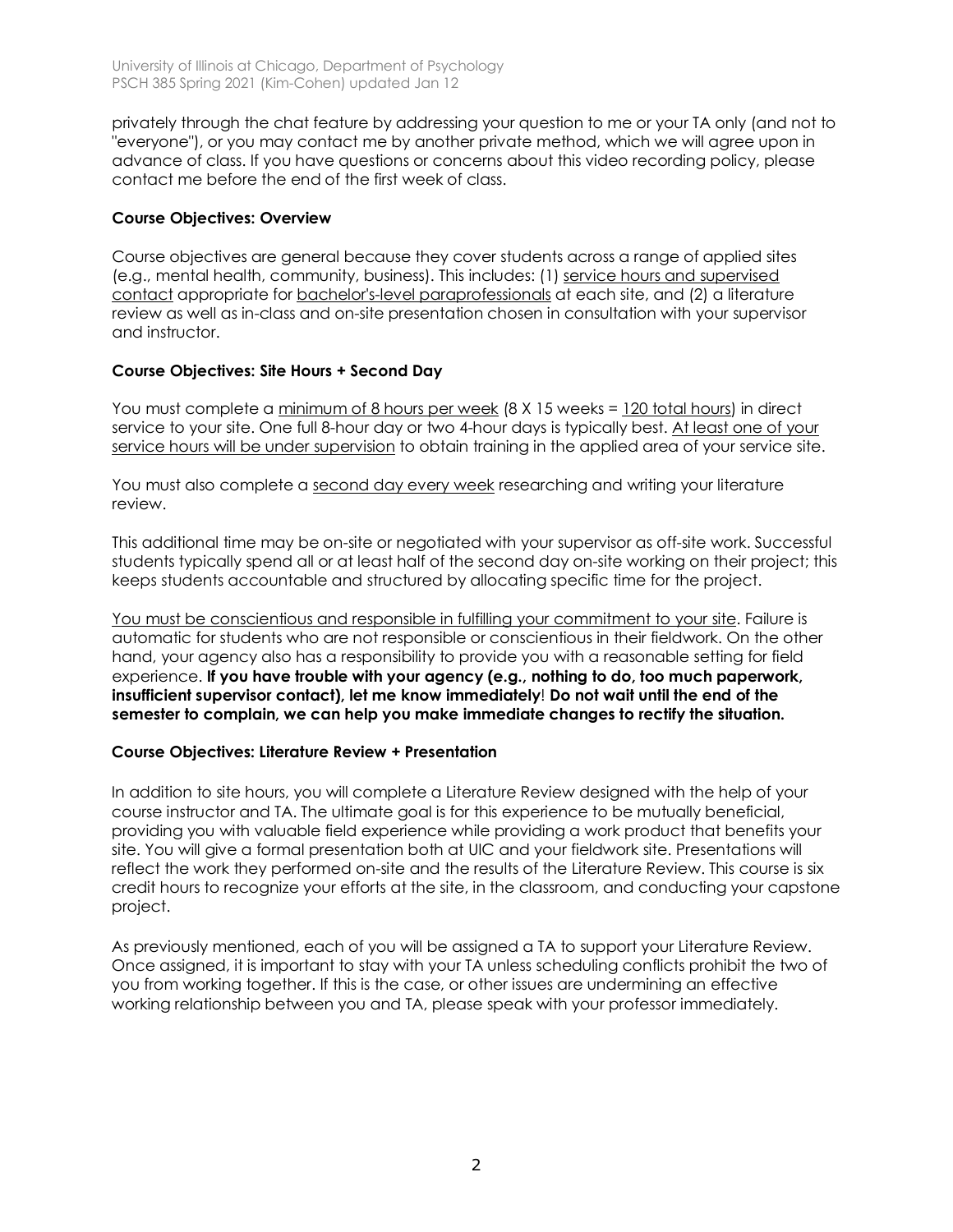## **Learning Outcomes and Assessment**

Students will be able to apply interviewing and intervention skills in a field setting using direct contact experiences. Students will also be able to apply previous training in ethics, confidentiality, and professional demeanor.

Site supervisors will (a) provide ongoing verbal feedback to students on a weekly basis, (b) submit confidential online evaluations of the students' professional demeanor, ethics, and receptiveness to supervision, and (c) evaluate site-specific and overall skill levels obtained in the field. These evaluations will be graded in consultation with the Director of Internships to ensure that grading criteria are equivalent for all students.

Students will be able to integrate skills in research design, statistics, psychological measurement, and APA manuscript preparation while writing the Literature Review. Students will gain professional academic presentation experience when they give formal presentations.

# **Source of Points for Grading (total of 200 points)**

| $100$ pts | Ratings of Professional Performance at internship site by<br>your site supervisor(s) |  |
|-----------|--------------------------------------------------------------------------------------|--|
| 8 pts     | Class Attendance, Participation                                                      |  |
| 8 pts     | Proposal of Literature Review                                                        |  |
| 8 pts     | Outline of Literature Review                                                         |  |
| 8 pts     | Draft of First Half of the Literature Review                                         |  |
| 8 pts     | Draft of Second Half of Literature                                                   |  |
| 20 pts    | Individual Class Project/Site Presentations                                          |  |
| 40 pts    | Final Paper                                                                          |  |

## **All assignments should be e-mailed to your TA and uploaded to blackboard Safe Assign.** All

feedback will be provided via e-mail and all grades will be posted on blackboard for confidentiality. Your supervisor may elect to share your evaluation directly with you - this approach is preferred. However, some supervisors may prefer to submit a confidential evaluation to Kathryn Engel, Director of Internships. In that case, the Director will discuss your grading and provide you a summary of the feedback. Any disagreements with grading should be held in private with the Director and should not involve your supervisor.

#### **Topic Discussion with Site Supervisor**

Site supervisors have come to look forward to student literature review projects and regard them as valued service to the agency. Accordingly, the Literature Review will be chosen by you in consultation with your supervisor. If the supervisor agrees, students may spend some of the second day writing the Literature Review at their site; being away from other distractions helps many students.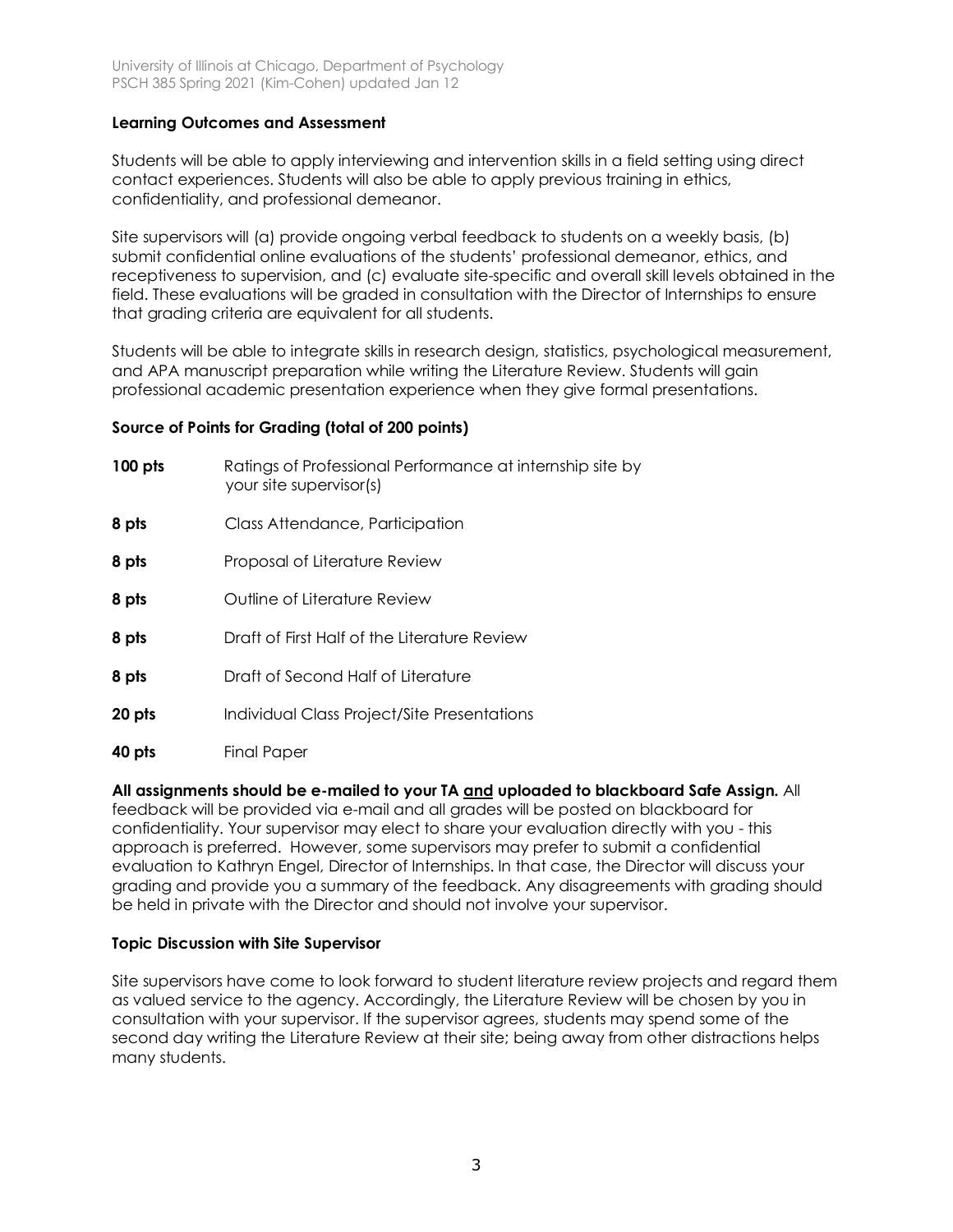**I recommend having this conversation with your supervisor during the first week (no later than the second week if your internship day was after your class**). If you do not have a topic of interest, you may change the questions to ask your supervisor for suggestions as they are well informed on best practices in their area.

- o "I am interested in \_\_\_ topic(s) and would like to hear your thoughts on whether a review of the literature in this area would be of service to you."
- o
- $\circ$  "Do you think that a review of 10 published articles on  $\sim$  topic(s) would be meaningful?"

o

o "Would a review of best practices / programs / measures on \_\_\_ topic(s) be useful to your site?"

o

o "Would a review of up-to-date measures and assessment devices of \_\_\_ topic(s) be valuable to you?"

As you discuss topics with your site supervisor, attempt to narrow the topic to specific new information. Supervisors may ask you about your interests. Other supervisors might simply suggest general topic areas. In this case, your Instructor and TA will help you narrow the focus to make the project manageable. It is important your supervisor understands that you have an Instructor and TA who will support, guide, and grade the Literature Review. Once you select a topic, it is not appropriate to expect your site supervisor to supervise the paper.

Development of a literature review requires knowledge of the research related to a topic. Acquisition of knowledge about a research topic involves selection of relevant research studies and use of review skills to analyze and synthesize these studies. Therefore, after a topic is identified and shared with your TA, *students are required to spend at least eight hours reading research studies related to the topic during the first two weeks of class***.** After reading several studies, considering their suitability for your review, and discussing them with your TA, students will select four studies to discuss in the Paper Proposal.

# **Classroom Policies and Expectations**

1. **Entering & Leaving Class:** Make every effort to be on time for class, which means at least 5 minutes before the start time. Despite the class being conducted online, it is still your responsibility to be in the Zoom meeting on time and ready to start at 12pm sharp. Students are expected to remain in class until dismissed. Early departure may be acceptable for legitimate reasons that are discussed with the instructor in advance. **You are strongly encouraged to have your camera on during class time/zoom meeting.** Please use proper "netiquette" when joining and leaving the class—we will do a check-in and check-out each day using Chat in Zoom.

2. **Electronic Devices:** Students are expected to devote their full attention to class activities. Cell phones and other communication or electronic devices should be turned off or set to silent mode and should not be used in class. Completion of work for other courses or involvement in social media during class time is strictly prohibited. With the exception of note-taking— the use of laptops or tablets during class time is prohibited. Exceptions to this rule may be made for compelling educational reasons and must be approved in advance by the instructor.

3. **Open-Mindedness and Respect:** Come to class with an open mind and be willing to listen to alternative viewpoints and perspectives. Students are asked to respect diverse points of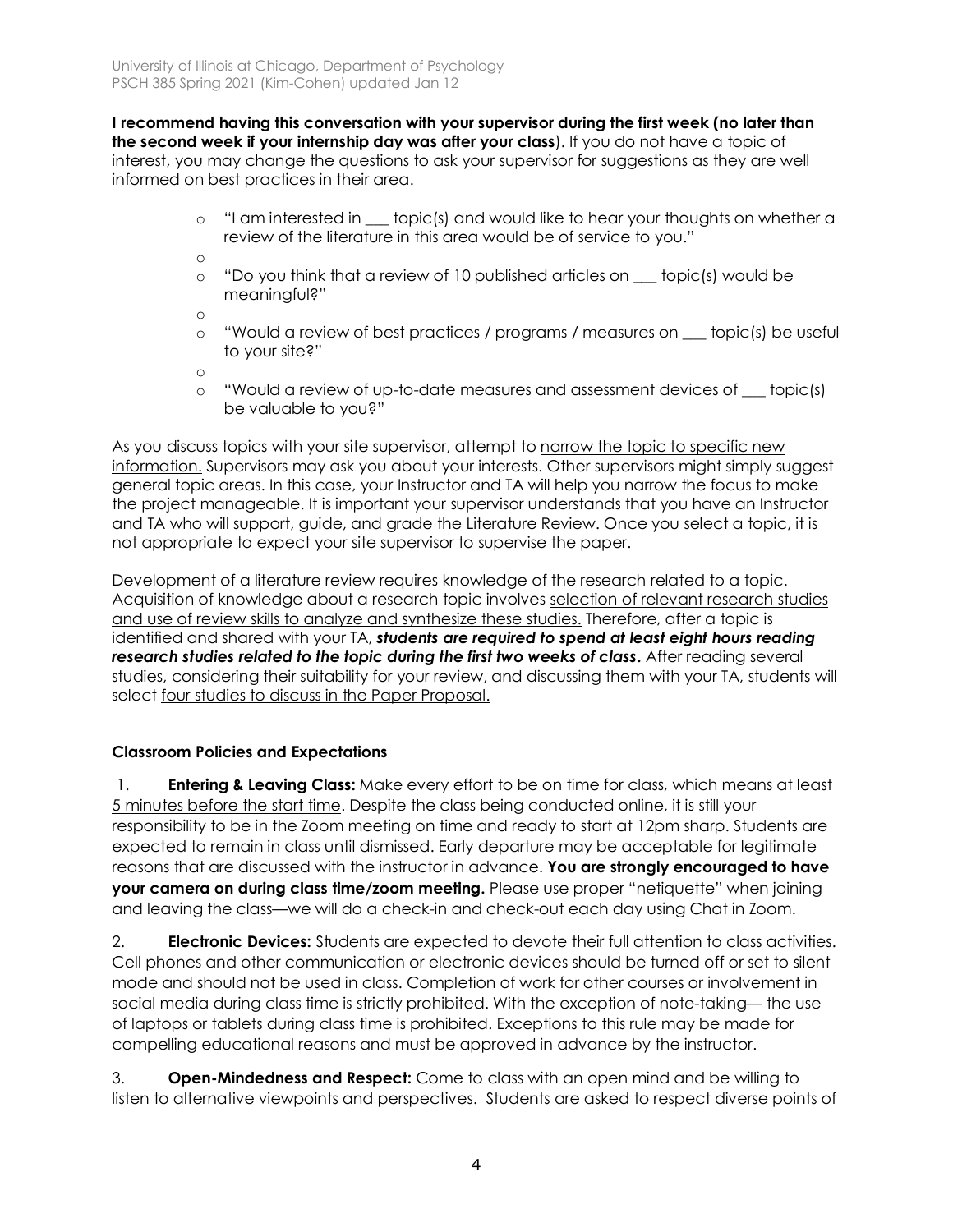view and understand that each person's background and life experiences have shaped who they are today. Religious, moral, or political perspectives are welcome when appropriate, but speech which demeans or oppresses other individuals, or actions that disrupt the classroom will not be tolerated. Students who violate this policy may be asked to leave the classroom and the instructor will contact the appropriate officials in accord with university policy.

4. **Clinical & Counseling Resources:** It is not unusual for topics covered in psychology courses to elicit unexpected issues for students. If you feel you, or someone you know, needs counseling, please contact the Counseling Center at (312) 996-3490. All services are free and completely confidential. In addition, the Office of Applied Psychological Services (OAPS) is an on-campus clinic that offers mental health services based on a sliding scale. Call (312) 996-2540 to make an appointment.

5. **Writing Center Consultations:** All students are required to schedule two consultation meetings at the UIC The Writing Center and to forward a copy of The Writing Center Report to your TA. The Writing Center offers friendly and supportive tutors who can help you with reading and writing in any of your courses, not just English. Tutors are ready to help other writing as well, such as job applications, personal statements, and resumes. The tutor and you will work together to decide how to improve your writing. If you have not started your assignment, that is OK. A tutor can help you brainstorm or make an outline. Tutors understand that you might be using the Writing Center for the first time. They are ready to guide you through your first session. You can choose to work with a tutor in real time using chat and a white board, or submit up to 5 pages of text and receive written feedback within 48 hours. For more information and to schedule an appointment, visit the Writing Center website.

**Required Technology:** Online students will need regular access to a personal computer that runs on a broadband Internet connection. Please contact ACCC to request and borrow a laptop or be assigned a hotspot for the semester if you do not have the required hardware and internet capabilities.

**Respect for Copyright:** Please protect the integrity of all course materials and content. By enrolling in this course, you agree to honor this request. Be mindful of the hard work and time that instructors and TAs put into creating course materials such as exam and quiz questions, worksheets, lecture videos, Powerpoint slides, and reading materials. Please do not upload course materials not created by you onto third-party websites or share content with anyone who is not enrolled in our course. I am grateful for your cooperation in honoring this important request. In the same email to me, tell me your favorite ice cream flavor.

**Our Inclusive Learning Environment:** UIC values diversity and inclusion. Regardless of age, disability, ethnicity, race, gender, gender identity, sexual orientation, socioeconomic status, geographic background, religion, political ideology, language, or culture, we expect all members of this class to contribute to a respectful, welcoming, and inclusive environment for every other member of our class. If there are aspects of the instruction or design of this course that result in barriers to your inclusion, engagement, accurate assessment or achievement, please notify me as soon as possible.

**Accommodations for Disabilities.** UIC is committed to full inclusion and participation of people with disabilities in all aspects of university life. If you face or anticipate disability-related barriers while at UIC, please connect with the Disability Resource Center (DRC) via email at drc@uic.edu, or call (312) 413-2183 to create a plan for reasonable accommodations. In order to receive accommodations, you will need to disclose the disability to the DRC, complete an interactive registration process with the DRC, and provide me with a Letter of Accommodation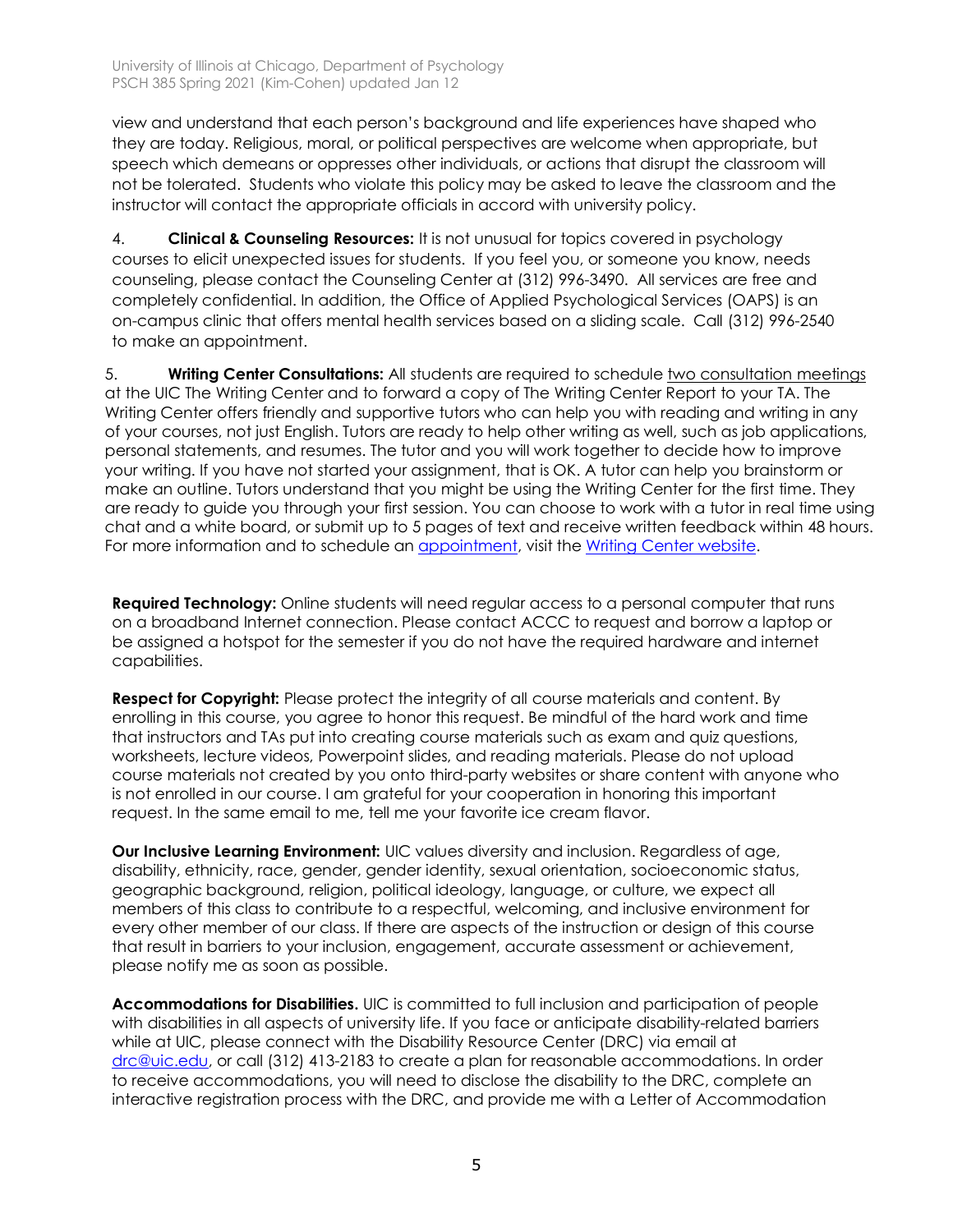(LOA). Upon receipt of a LOA, I will gladly work with you and the DRC to implement approved accommodations.

**Religious holidays:** I will make every effort to avoid scheduling exams or requiring student assignments to be submitted on religious holidays. If you wish to observe your religious holidays, please notify me by the tenth day of the semester of the date when you will be unable to submit an assignment by the due date. If the religious holiday is observed on or before the tenth day of the semester, please notify me at least five days in advance of the date when you will be unavailable to complete an assignment. If a quiz or assignment is due during your absence, you will be given a quiz or assignment equivalent to the one completed by those students in attendance. Students may appeal through campus grievance procedures for religious accommodations.

**Academic Integrity - Student Community Standards:** UIC is an academic community committed to providing an environment in which research, learning, and scholarship can flourish and in which all endeavors are guided by academic and professional integrity. In this community, all members including faculty, administrators, staff, and students alike share the responsibility to uphold the highest standards of academic honesty and quality of academic work so that such a collegial and productive environment exists.

As a student and member of the UIC community, you are expected to adhere to the Community Standards of integrity, accountability, and respect in all of your academic endeavors. When accusations of **academic dishonesty** occur, the Office of the Dean of Students investigates and adjudicates suspected violations of this student code. Unacceptable behavior includes cheating, unauthorized collaboration, fabrication or falsification, plagiarism, multiple submissions without instructor permission, using unauthorized study aids, coercion regarding grading or evaluation of coursework, and facilitating academic misconduct. Please review the UIC Student Disciplinary Policy for additional information about the process by which instances of academic misconduct are handled towards the goal of developing responsible student behavior.

By submitting your assignments for grading you acknowledge these terms, you declare that your work is solely your own, and you promise that, unless authorized by the instructor or proctor, you have not communicated with anyone in any way during an exam or other online assessment. Let's embrace what it means to be a UIC community member and together be committed to the values of integrity.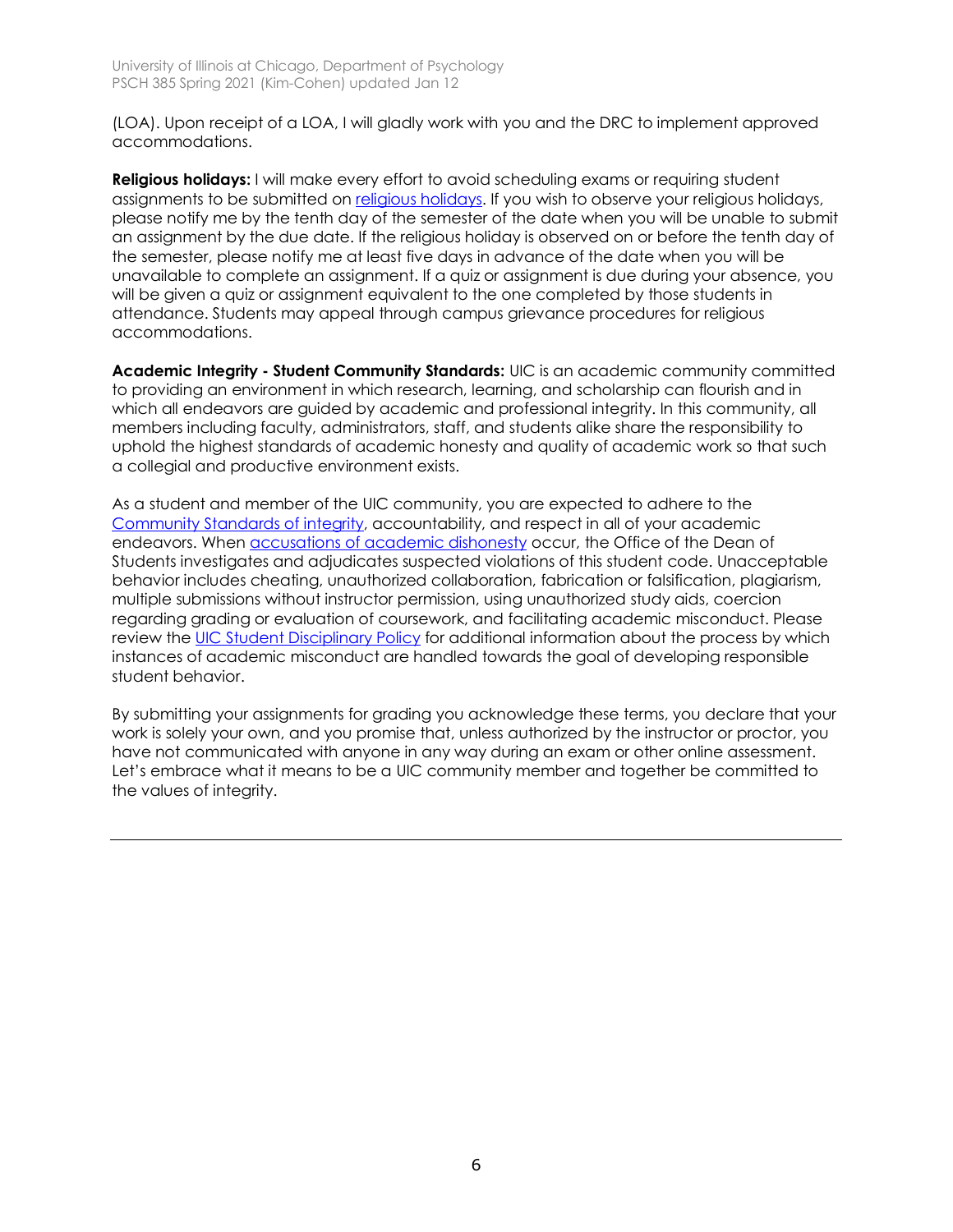## **Tentative Weekly Assignments/Activities**

\*Note: This is a draft schedule of class activities. Given our shift to online learning, we may make some changes to these plans. Any changes will be announced in class and on Blackboard.

#### *-Week 1-*

#### *January 13*

Start internship this week, delayed start dates will require you to work more hours per week to fulfill requirements.

Ethics, confidentiality, professional demeanor, negotiating a supervisory relationship, and paperwork.

Work on discussion of Literature Review topic with your supervisor. Discussion of Literature Review proposal and paper assignments.

Read example literature review papers on Blackboard.

#### **Student Semester Plan signed by your supervisor due next week to Professor Engel**

#### **-Week 2-**

#### *January 20*

You will be meeting with your TA **during class via Zoom** to consult on your literature review topic and prepare for project proposal.

Please note: your TA's role is limited to mentoring your Literature Review. If you would like to discuss your placement, please e-mail Kathryn Engel (engel@uic.edu) for an appointment. Do not let problems with your site or supervisor(s) go unaddressed. An initial adjustment period is expected, but any concerns that remain need to be addressed with Professor Engel.

## Ø **Email Student Semester Plan signed by your supervisor to Professor Engel this week**

#### *January 27*

**Proposal Presentations**: Come prepared to discuss your placement and initial experiences. Discuss your agency focus and your goals for the term. In order to prepare for class discussion, you will be invited to answer some questions on a Google Form before class regarding successes and challenges at your internship.

*-Week 3-*

**Training on Refworks –** Dr. Annie Armstrong from the UIC library will provide a training on how to conduct library research and use RefWorks.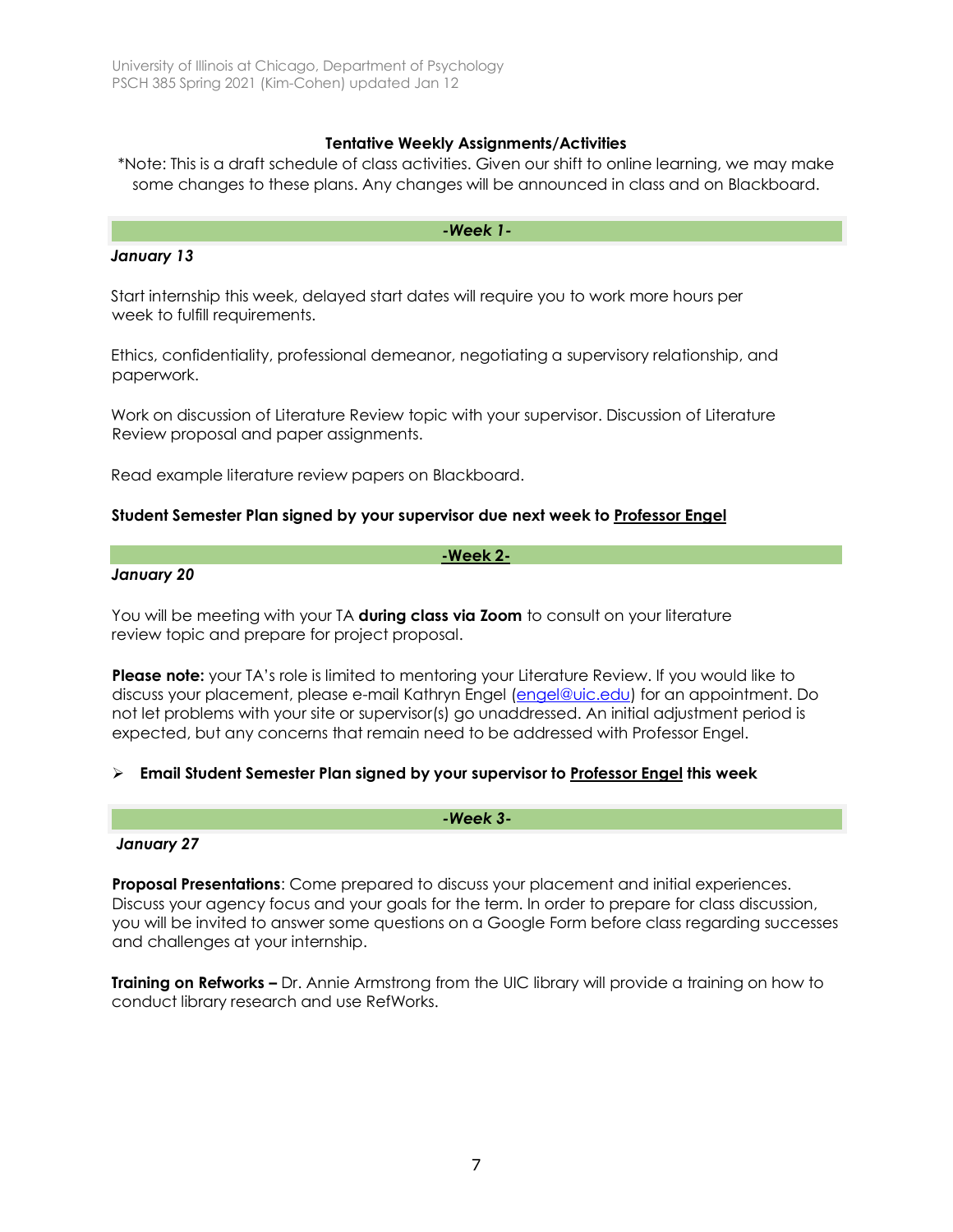## *-Week 4-*

## *February 3*

**2nd half of proposal presentations**. Come prepared to tell the class about your placement and initial experiences. Discuss your agency focus and your goals for the term consistent with the requirements for your first paper. In order to prepare for class discussion, you will be invited to answer some questions on a Google Form before class regarding successes and challenges at your internship.

Provide your topic for your proposal/lit review for feedback.

## **\*\*\*Proposals Due by midnight\*\*\***

(All deadlines are midnight of due date so that you can incorporate feedback and information)

*-Week 5-*

#### *February 10*

TAs return proposals and conduct mini-individual feedback meetings **(via Zoom during class time).** You are encouraged to schedule more specific feedback meetings with your TA.

#### *-Week 6-*

*February 17*

**Structure of a Literature Review.** Discussion of Outline.

Share a success and a challenge from your site.

#### *-Week 7-*

## *February 24*

Finish success and challenge discussions. Discussion of Outline continues.

Effective PowerPoint Presentations, tips for effective public speaking.

# **\*\*\*Outline of Literature Review due by midnight\*\*\***

*-Week 8-*

## *March 3*

**Burnout versus Compassion Fatigue:** knowing the difference and how to identify red flags for both. How to be resilient while working in the social service field.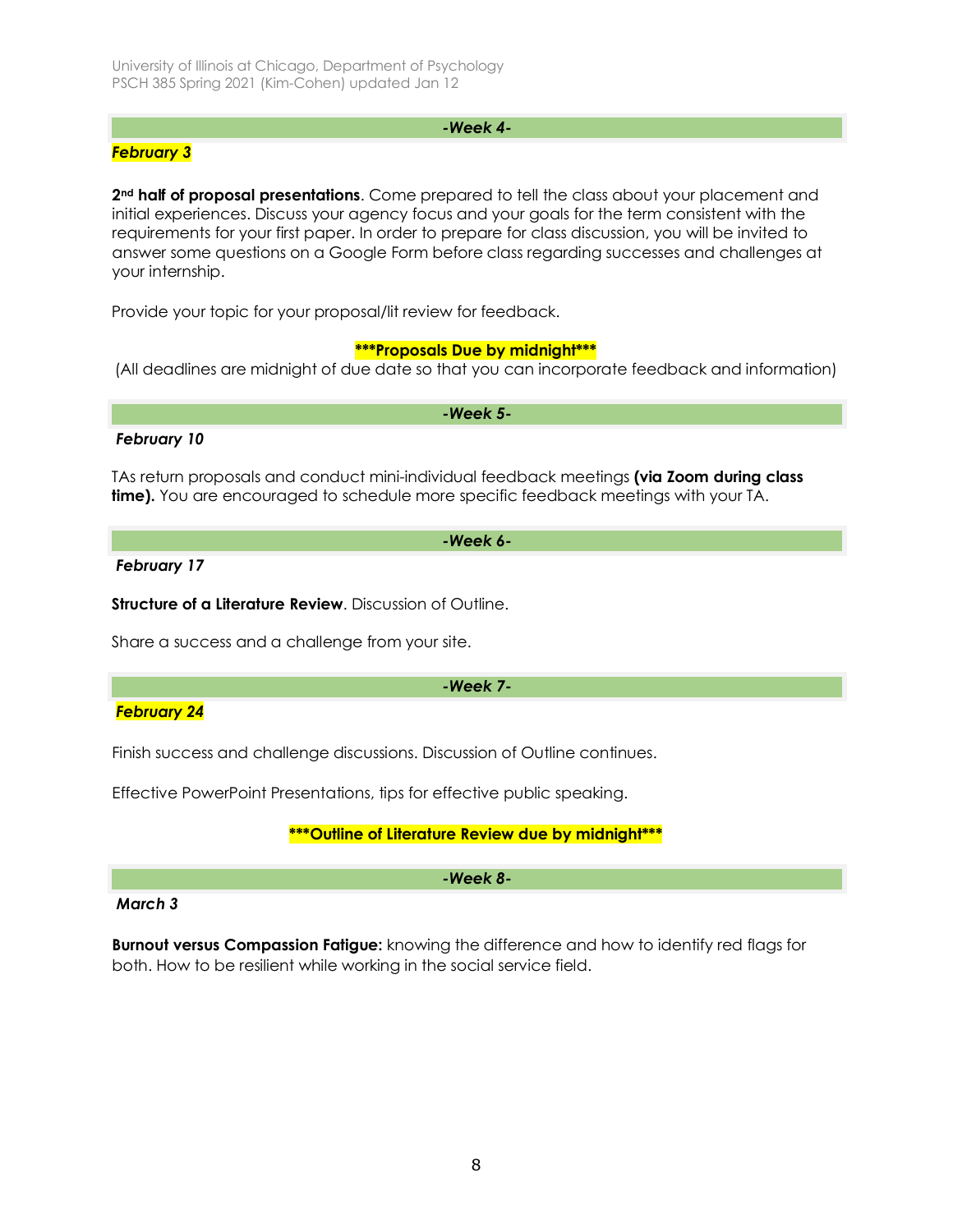#### *-Week 9-*

# *March 10*

*Writing Day & Individual meetings with TAs.* TAs will schedule **Zoom meeting during class time** to go over any last-minute questions or concerns related to literature review draft.

#### **\*\*\*Draft of First half of Literature Review due by midnight\*\*\***

*-Week 10-*

*March 17* 

**Individual Presentations Day 1**. Half of the class will present today. Format for presentations TBD.

Present your first half of paper on PowerPoint (about 3-4 minutes) and prepare for discussion (but **do not include** on PowerPoint); an update on your areas of success and areas where you are challenged at your site (about 3-4 minutes)

## **Total time of presentation: 8 minutes**

# *-SPRING RECESS: NO MEETING ON MARCH 24-*

*-Week 11-*

*March 31*

**Individual Presentations Day 2.** Other half of class presents today

*-Week 12-*

*April 7*

Feedback on PowerPoint presentations, check in on literature review writing

*-Week 13-*

*April 14*

Individual meetings during class time with TAs **via Zoom**

\***\*\*Draft of second half of Literature Review due at midnight\*\*\*** (One APA-style table must be included in the draft)

*-Week 14-*

## *April 21*

**Final PowerPoint Presentation of your Literature Review Day 1**. Half of the class will present today.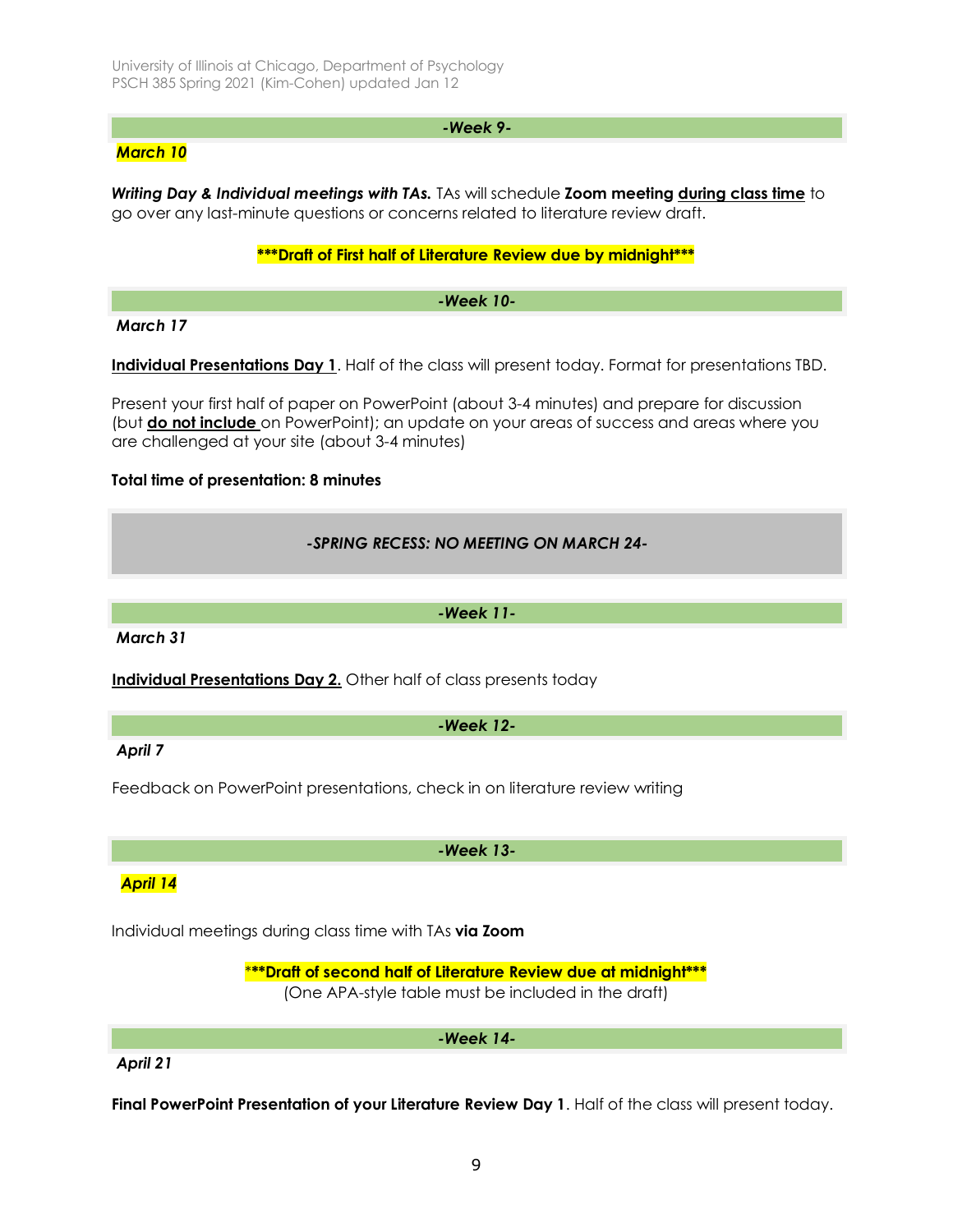# *-Week 15-*

## *April 28*

**Final PowerPoint presentation of your Literature Review Day 2.** Other half of the class will present today.

# **\*\*\*Final Literature Review is Due on Friday, December 4th by 5:00 pm\*\*\***

## *-Week 16-*

## *Exam Week - No Class Meeting*

Schedule a final PowerPoint presentation time with your site supervisor - (*Remember* **y***ou must present in class first).* Schedule time for an in-person final supervision feedback session. Supervisors may also want to read your final paper.

Finals week is the last chance to complete hours, present your paper, and/or do your PowerPoint presentation at your site. Supervisors cannot sign-off on your evaluation until these are completed. Supervisors must complete their online evaluation by May 7th.

## **UIC RESOURCES SUPPORTING STUDENT WELLNESS & ACADEMIC SUCCESS**

As an undergraduate at UIC, you may experience challenges such as struggles with academics, finances, student life, or your personal well-being. Please know this is completely normal and that you shouldn't hesitate to ask for help. Come to me, or if it is about an issue beyond the scope of this class, please contact your college advisors, or get help from any number of other support services and resources available to all UIC students:

- Student Academic Resources
- UIC Tutoring Resources
- Offices, Programs, and Initiatives Supporting the UIC Undergraduate Experience and Academic Programs
- Current Student Resources (General, Academic, Student Support, Student Life, Technology, Health and Safety, Getting Around Campus)

Importantly, if you are in **immediate distress**, please call the UIC Counseling Center at (312) 996- 3490 to speak directly with a counselor or to schedule an appointment with a counselor. If calling after business hours (which at UIC are typically from 9am -5pm, M-F), press 2 to be connected to a crisis counselor. You can find additional online mental health resources on the Counseling Center Resources page.

If you find yourself having difficulty with the course material or any other difficulties related to this course, please come talk with the instructor at any time, preferably early on (i.e., before a quiz date or paper due date). If you are having difficulty about an issue beyond this course, please contact your college advisors, or get help from any number of other support services on campus. You can get a referral to the right place, or help on the spot, from an advisor in the Office of Advising Development (http://advising.uic.edu/).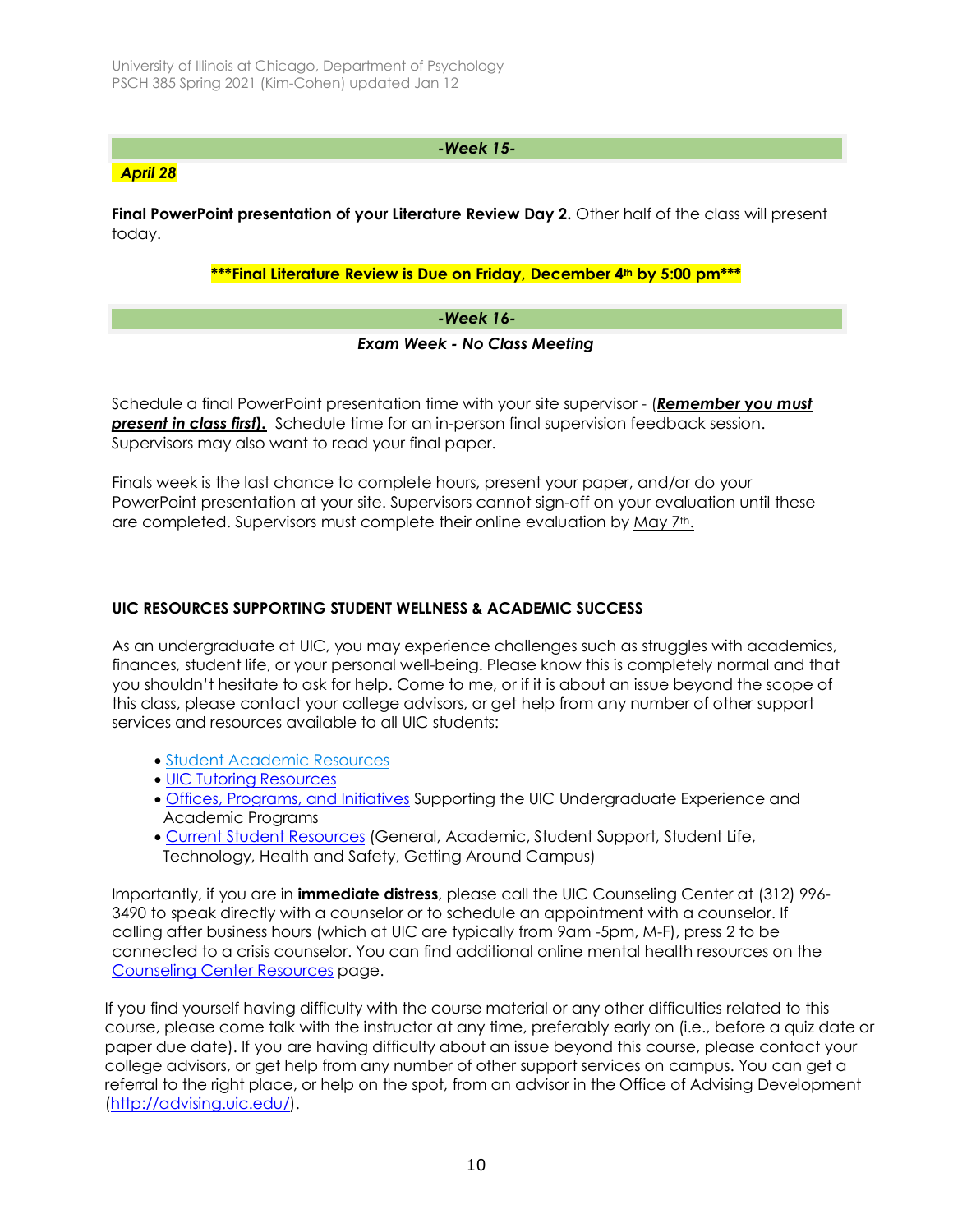**The UIC Library** is located both on east and west campus, provides access to resources, study rooms, and research support both online via chat and in person. At Daley Library on the east side of campus, stop by the reference desk in the IDEA Commons, or make an appointment for research help on either side of campus. Learn more about library policies at http://library.uic.edu/. To find research materials in specific subject areas view the Research Guides at http://researchguides.uic.edu/.

**The Academic Center for Excellence (ACE)** can help if you feel you need more individualized instruction in reading and/or writing, study skills, time management, etc. Please call (312) 413-0031 or visit https://ace.uic.edu/ for more information.

**Counseling Services** are available for all UIC students. You may seek free and confidential services from the Counseling Center at www.counseling.uic.edu. The Counseling Center is located in the Student Services Building; you may contact them at (312) 996-3490 during normal business hours (M-F, 9 am -5 pm). If calling after hours, press 2 to be connected to a crisis counselor.

**The Campus Advocacy Network** provides information and offers resources to all UIC students, faculty, and staff. Under the Title IX law you have the right to an education that is free from any form of gender-based violence and discrimination. Crimes of sexual assault, domestic violence, sexual harassment, and stalking are against the law and can be prevented. For more information or for confidential victim-services and advocacy, contact UIC's Campus Advocacy Network at 312-413- 1025 or visit http://can.uic.edu/. To make a report to UIC's Title IX office, email TitleIX@uic.edu or call (312) 996-5657

**Student Veterans Affairs** serves military veterans and their dependents during their time at UIC. Student Veterans Affairs staff provide students with information about VA educational benefits, certifies GI Bill® benefits, and answers questions about life on campus. The office also has resources for students who need help making their academic pursuits as successful as possible. Veteran Integration to Academic Leadership (VITAL) program is a collaborative effort between UIC and Jesse Brown VA to provide direct assistance navigating the VA Benefits System. Student Veterans Affairs staff are located in the Office of the Dean of Students, 3030 SSB or at the Cisar Student Veteran Center, 248 SCE, in the Commuter Resource Center suite. If you have any questions, please feel free to contact Student Veterans Affairs staff at (312) 996-4857 or visit the website at http://dos.uic.edu/studentveteranaffairs.shtml.

# **Campus Security**

As a UIC student, you've chosen to live in one of the nation's largest cities. But, as at any university, crime is a reality. At UIC, we are strongly committed to our public safety programs, and we encourage students to be proactive in learning what programs and services are available in case of an emergency. You are DISCOURAGED from staying in university buildings alone, including lab rooms, after hours and are ENCOURAGED to use the POLICE/STUDENT patrol escort if you are uncomfortable traveling anywhere on campus. You may request an escort to accompany you to your campus destination on foot by calling (312)996-2830, and between 11:00 pm and 7:00 am you can dial the Red Car service (312)996-6800 if you are alone and need to leave the building. Through Red Car, the university has established a safe evening transportation service for university employees, students, visitors, and other authorized individuals. The car travels between university facilities within the following general boundaries: Clinton Street on the east; Western Avenue on the west; Jackson Boulevard on the north; and, 16th on the south. This service is available only to individuals possessing a valid UIC i-card. The i-card is required to ensure the safety of the driver and other passengers. Navigate to Life at UIC for more information.